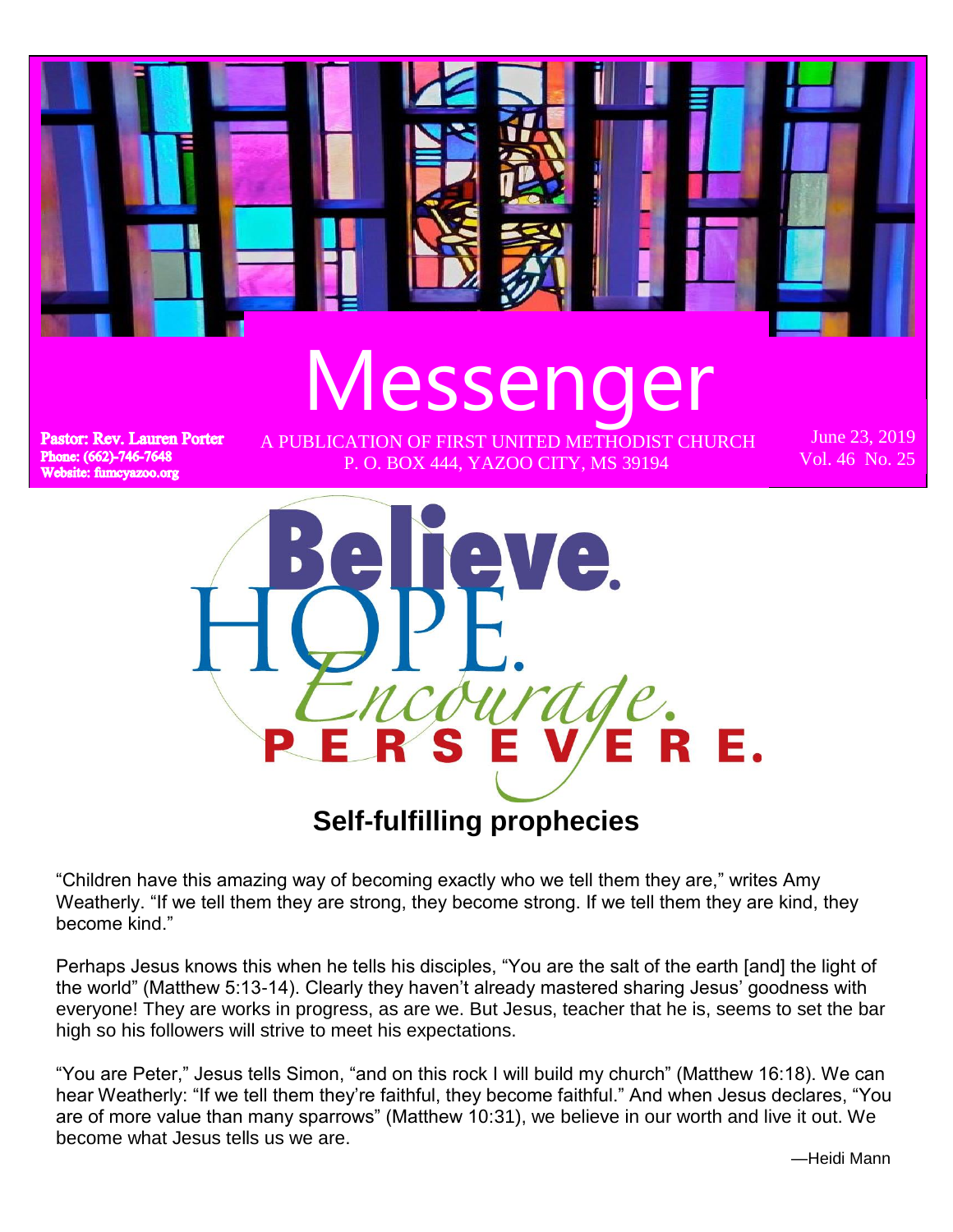

**SUNDAY, JUNE 23** 9:00 a.m. Come AZ U R Service 9:50 a.m. Sunday School 11:00 a.m. Traditional Worship Service 3:00 p.m. Youth meet at church/movie & dinner **MONDAY, JUNE 24** 9-12 noon Methodist Market 12 noon – Hiskidz Movie Day Grades 1-6 **TUESDAY, JUNE 25** 6:00 p.m. Emmaus Meeting **WEDNESDAY, JUNE 26** 5:30 p.m. In the Hands of God/Prayer Meeting 6:00 p.m. Chancel Choir **SATURDAY, JUNE 22**

9-12 noon Methodist Market



### **REMINDER:**

Our Patriotic Music Program will be Sunday, June 30, 2019 at the 11 a.m. Service. We will honor our military, past and present.



- 23. Jason Patterson, James Mason Woodward
- 25. Jay Whitaker
- 26. Alexess Swoope
- 27. Allison Wyatt
- 29. John Hagen Ketchum, Maggie Hughes Lane

~ ~ ~ ~ ~ ~ ~

- 23. M/M Edwin McDonald, M/M Louis Thompson
- 26. M/M J. T. Ketchum, M/M Rusty Perry
- 27. D/M Walter Burnett
- 28. M/M Bert Fennell, M/M Mike Hughes, M/M Bill McNair
- 29. M/M Chip Heidel



## *John Copeland*

Bank of Yazoo City Betty Crawford Gum Springs Baptist Church Porter Faye Vandevere

## *Macel Simmons*

Betty Crawford

## *Becky Jones*

D/M Jack Varner M/M Jim Oakes Frank M. Patty, Jr.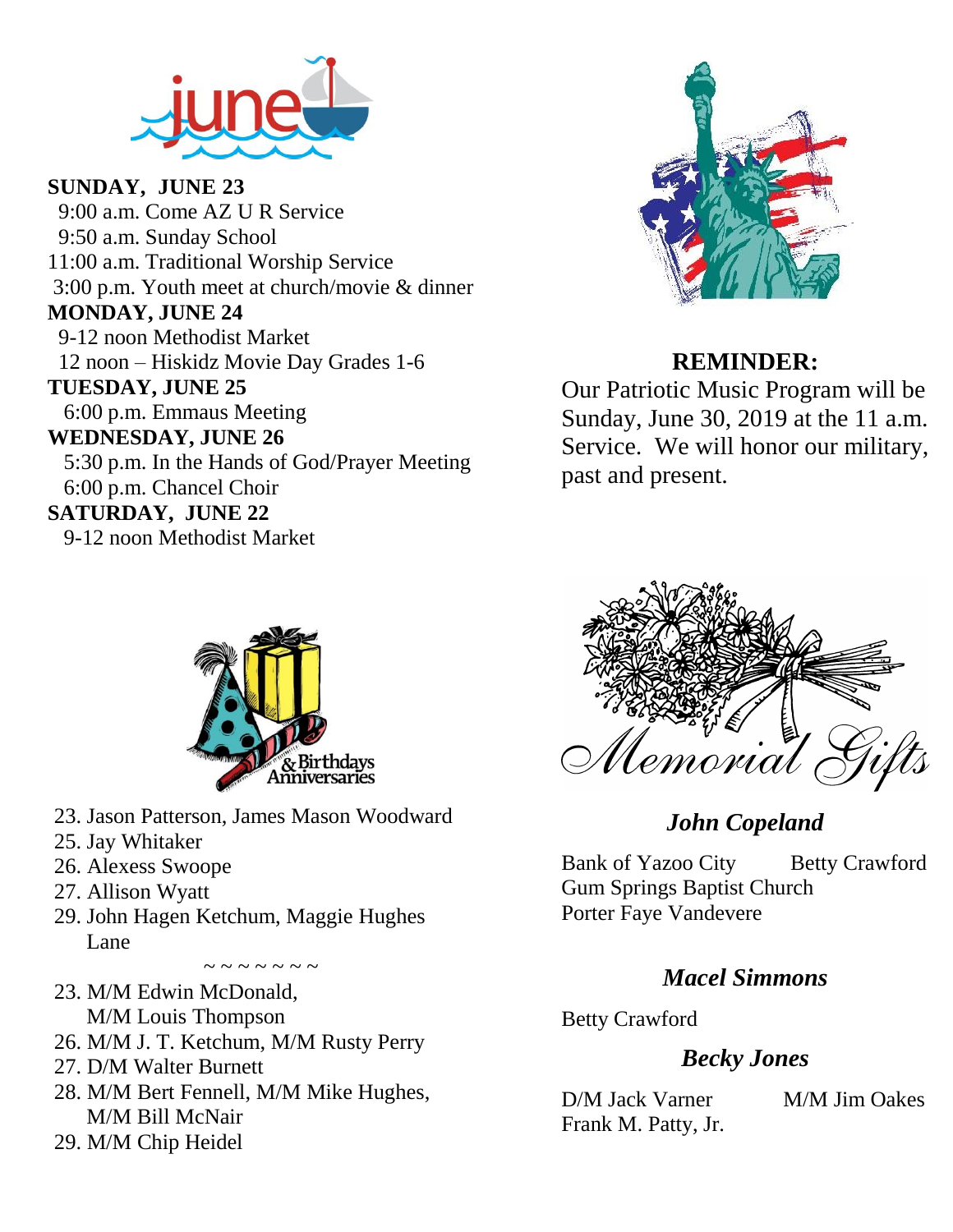Solid

## **Solid Ground Youth**

 The Book of Psalm is songs and poetry written mostly by David. This week we will highlight and recap some of the lessons that we have studied. The one thing that all of these lessons continue to focus on, is that God is with us. He is there for us no matter what we may be going through.

## **Sunday Night Youth and Wednesday Night Small Group**

 The youth group will meet this Sunday, June 23 for dinner and a movie. Please meet at the church at 3:00 p.m. We will be going to Madison, and you will need money for dinner.

 Also, during the week of June 24, the youth will meet at the home of Julie and De Paul for a Patriotic Cook-out and Swimming Party with games and fellowship. The date for this activity will be announced as soon as we nail it down.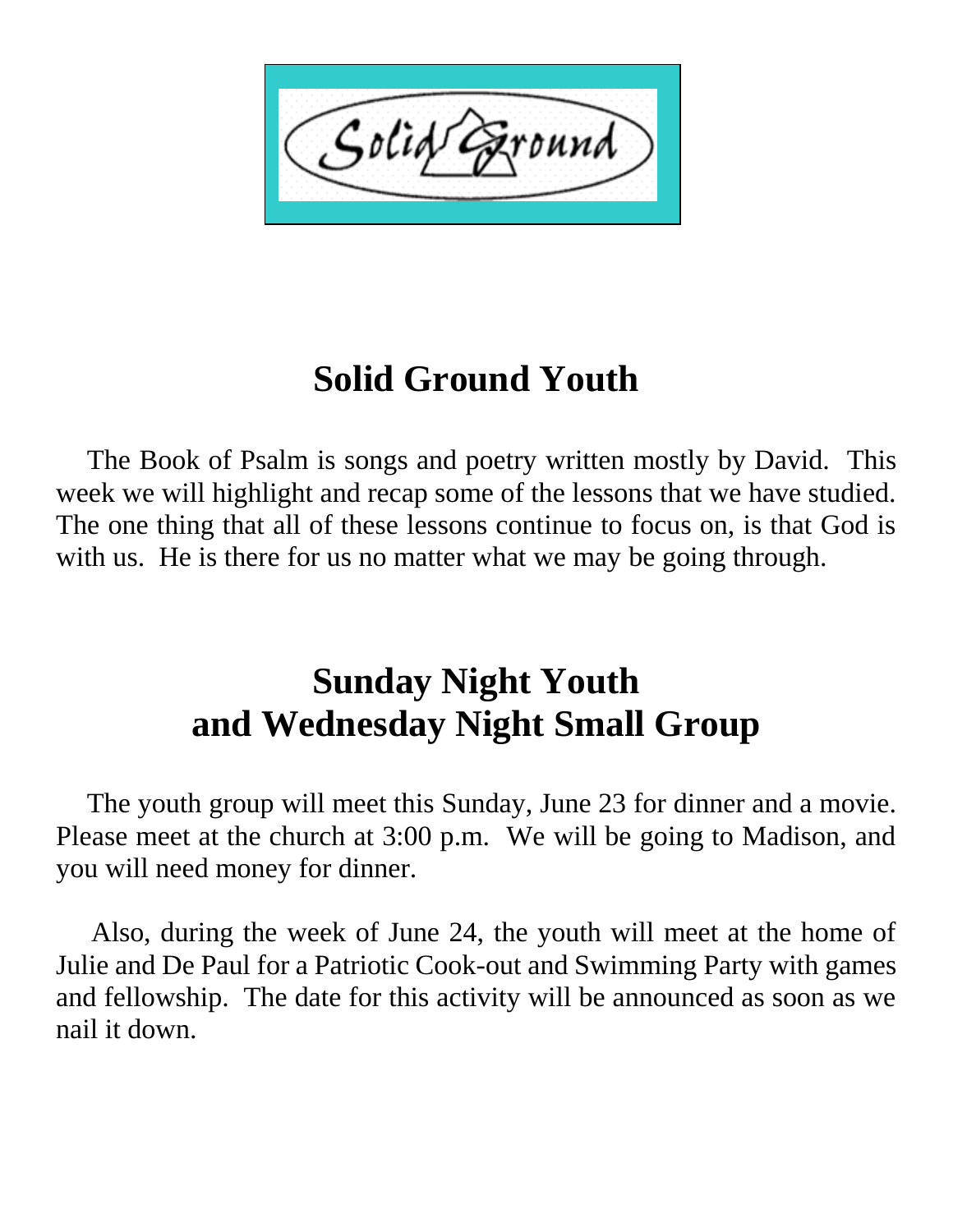# <u>Children's Page</u> "An abundance of grace was working among them all." Acts 4:33Memory Verse



 Last week we learned about the first called Christians. This Sunday, we will learn about how the first Christians shared everything with one another and looked after each other. Things

have changed since the times in the Bible, however, as Christians we should still have the heart, mind, and spirit to want to help others.

## **HisKidz & Planet 456 Summer Activities:**

 Thank you so much to everyone who has helped with our children's summer activities. It is nice to keep the children connected with activities and fellowship throughout the Summer. The next outings are as follows:

Monday, June 24 – Movie day for grades 1-6 in Madison to see *Toy Story 4.* We will meet at the church around 12:00 noon, and travel to see the movie in Madison. Please bring \$7.00 for the movie and extra money for snacks.

Week of June 24 – The Patriotic Pool Party and Game Day at Julie and De Paul's will either be on Wednesday, June  $26<sup>th</sup>$  or on Friday, June  $28<sup>th</sup>$ . Communication will be made regarding the date as soon as I have it confirmed with Mrs. Julie Paul.

We have a fun day planned at Party Safari on Monday, July 1. I will need a head count and a signed waiver for this outing. Please contact Mrs. Tera if your child will be attending this outing. The cost for this activity is \$15.00 per child. This includes jumping, pizza, and drink. We will meet at the church at 9:45 a.m. for this outing.